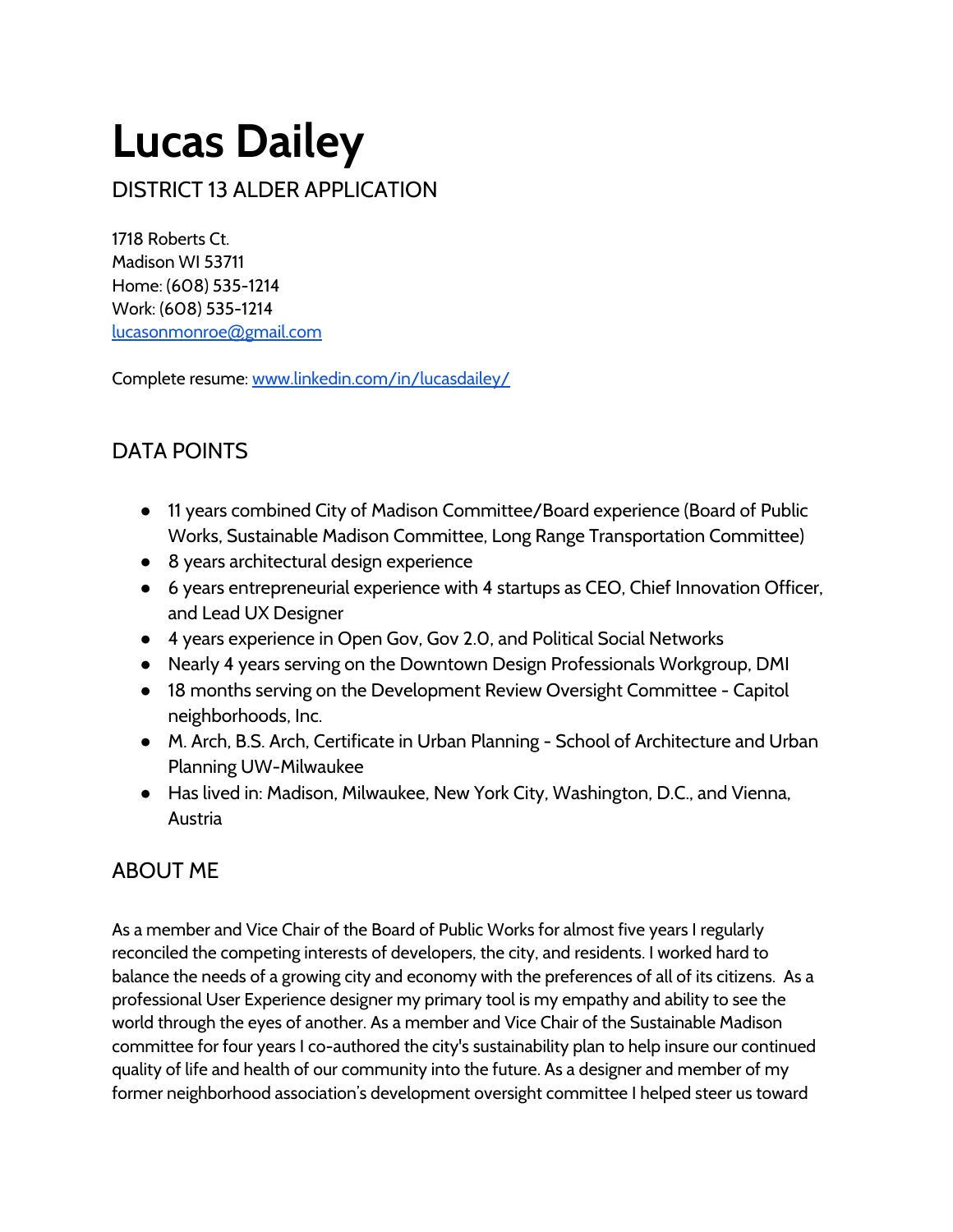more sustainable development and made significant improvements to a major neighborhood development project through working with their designer. As a contributor to the Open Government movement I've gained a new conceptualization of what government is capable of and how it can be more participatory. As an entrepreneur and armchair economist I've come to understand the emergent economy and what a city needs to be competitive. As a practitioner of Design Thinking I'm able to find creative solutions to complex problems through collaboration, analysis, and design.

#### WHY I WISH TO SERVE

I believe I am uniquely qualified to help district 13 navigate both its challenges with private development and the upcoming Monroe street reconstruction, and its role in the larger city and world. Madison's economic prosperity relies on its ability to compete for talent with every other city in the world. That battle is fought through quality of life, job opportunities, and urban character. Madison and District 13 has a great opportunity to capitalize on its strengths to equip it for the future.

Apart from my work with citizens and the city, professionally I've spent my entire career building the tools to understand people and see the world the through their eyes.

## WHAT I WANT TO ACCOMPLISH

To make my district more livable, beautiful, welcoming, and prosperous. And to make the city more vibrant, economically competitive and accessible, just, and sustainable.

## SPRING 2015 ELECTION

I will not run for reelection, I would accept the office only as a caretaker.

From a philosophical perspective I believe our voting system is deeply flawed. One of the manifestations of those flaws is the outsized benefit to incumbency. Were I elected those benefits would be more justly earned and therefore more fair; however as an appointee I believe it's ethically ideal to limit yourself to filling out the term, if those limits aren't structurally in place. Further, I think an appointment calls for the officer to work particularly hard listening and distilling the opinions of their constituents. Without a public mandate for their platform the appointee would best serve on the technocratic side of the spectrum, not the ideological.

From a practical perspective having a finite term would best suit my situation. My partner and her